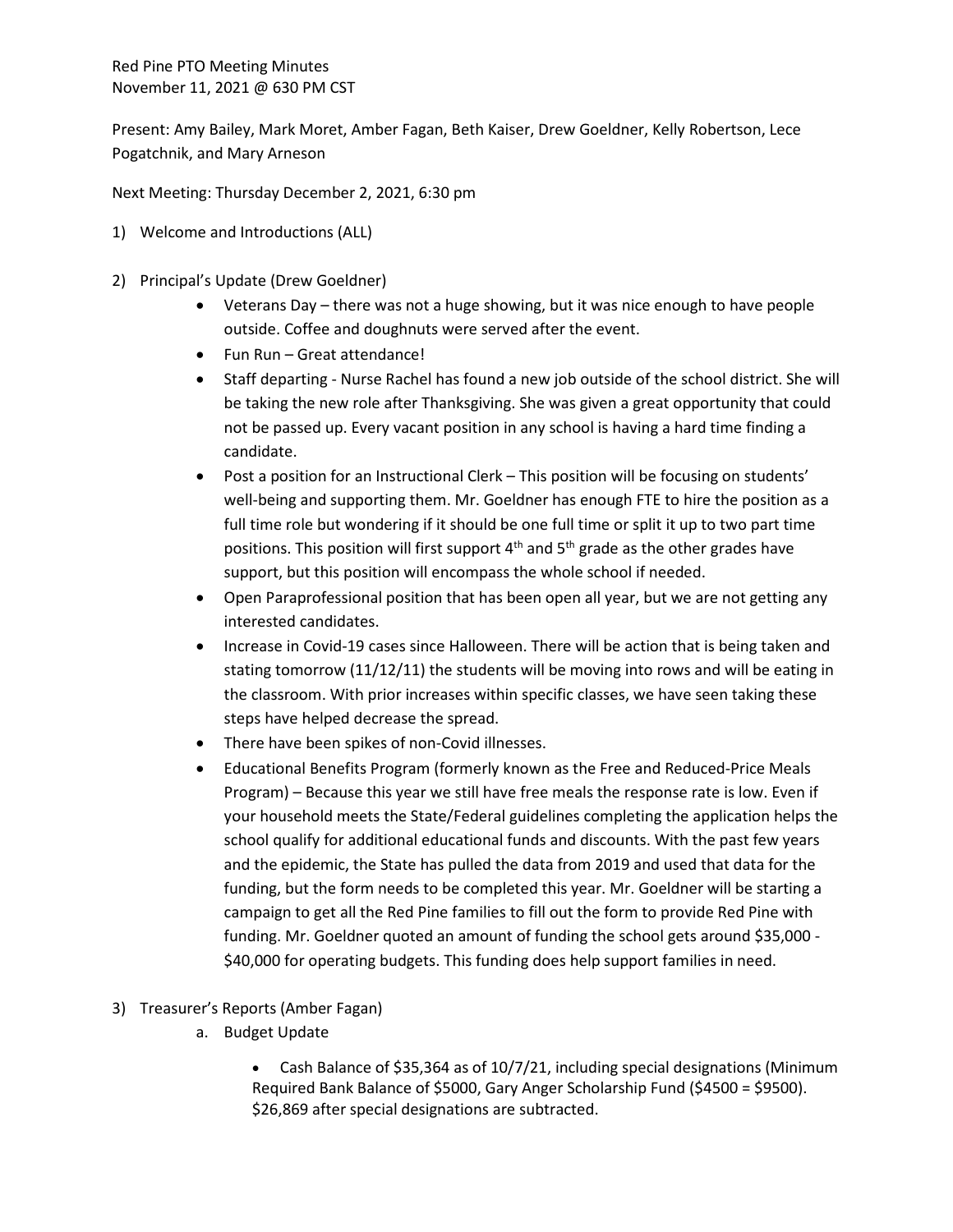• ADD: Boosterthon, Party Money, Boosterthon Sponsorship, Calm Kits, Corporate Donations, & Donations (AmazonSmile, Thomas Reuters, Garten's, Box Tops, Benevity Community Impact Fund)

- Less: \$ Party Money Reimbursement, Staff gift cards, non-party reimbursements, returned checks, USA Inflatables
- Pending: \$30, 538 (Conference meals and fee to Boosterthon)
- Cash Balance of \$56, 771 as of 11/10/21 (including special designations)
- b. Classroom Party Money
	- Any concerns from Staff with combining party money into one bucket? No concerns.
- c. Calm Kits (Mrs. Kennedy) Parents to contribute fidget/playdough/pop its. Mr. Goeldner is going to at some requests if it should be PTO budget or school budget. There are parameters with the state stature of what the schools can buy. We can't have a teacher collect money and go buy something. It must go through a bank account. Operating Budget (School control) which is set in the beginning of the year. There also is a Miscellaneous budget (field trip money) account. Once it goes into one of those two accounts it becomes district accounts and the school can only spend money on specific things. Drew is checking on the calm kits.
- 4) New Business (All)
	- $\bullet$  2021/2022 Budget Review -
		- Amber took a pass through it. We are going to keep \$5000 for an emergency fund. We need to keep a \$5000 bank minimum and, we have the Gary Anger Scholarship balance of \$4500. This leaves us about \$57,250 to spend
		- What we already have on hold with that funding is staff appreciation, school wide events (color run, spring events), grade level party, taxes, school improvements (garden, recess materials) and families in need. Those listed above totals to around \$16,000. We paid Boosterthon \$27,000 and that leaves around \$14,500 to want to allocate back to the school. Still confirming what the remaining amount will be used for.
	- $\bullet$  2022 Fun Run -
		- The charge that Boosterthon took takes away what we bring into the school, and it was high for this committee. The PTO will be looking to see if other companies can support this type of event and their charges?
		- Another idea is do we follow other schools within this district that has asked for just donations. This would also include a week of fun theme days, possible events, and end with an event. Potentially our own fun run. Amy Bailey to reach out to other schools PTOs to hear from them with the Pros/Cons of doing the event ourself.
		- We will have the confirmed plan and structure finalized prior to heading into summer.
	- Committee Updates
		- Fundraising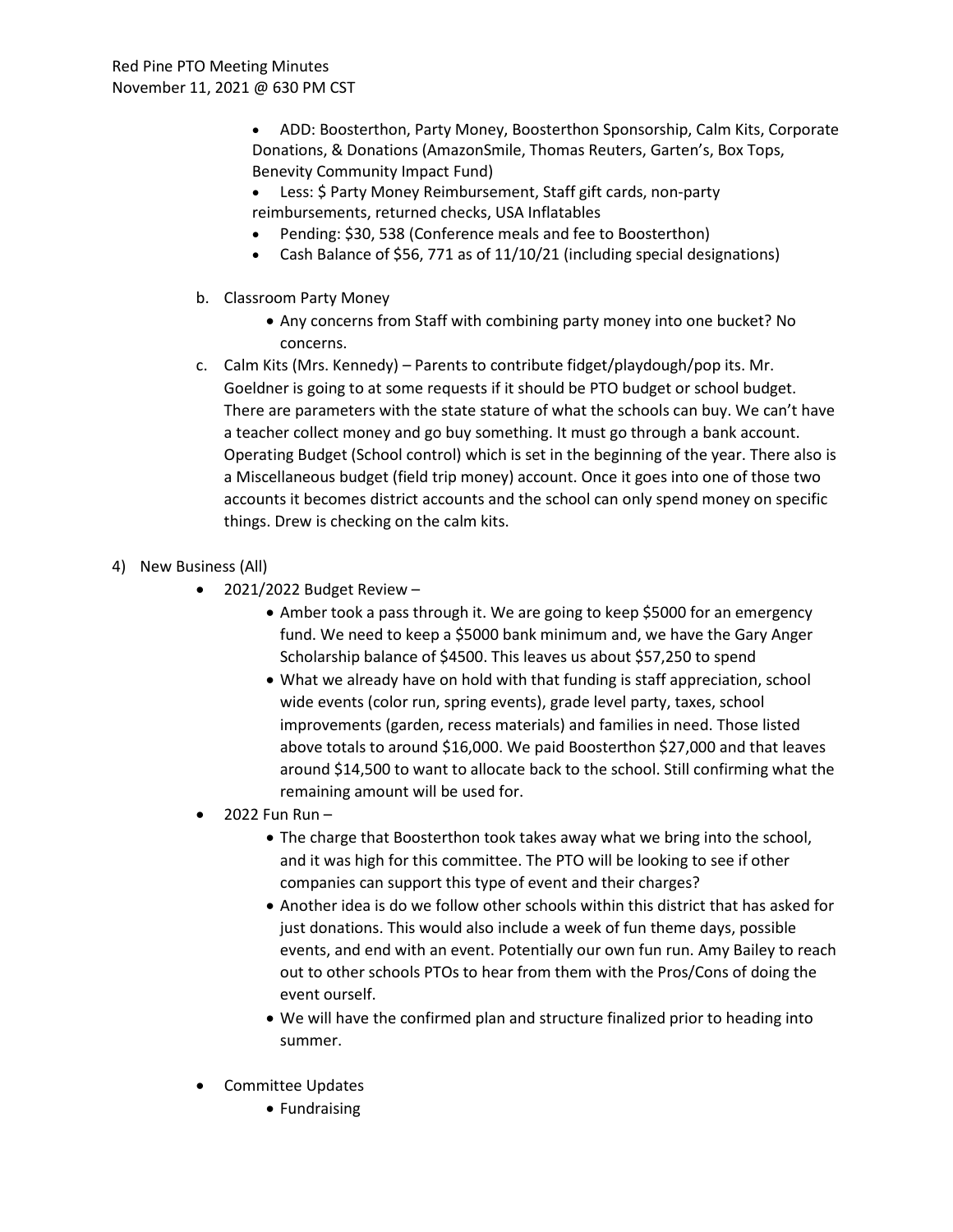- Mason Jar Takeout Tuesday: January  $18<sup>th</sup>$ , 2022
	- Provided marketing materials, will start sharing closer to Jan
- Red Pine Apparel still in the process. Mark reached out to Boosterthon a week ago about it and still haven't heard anything. With supply chain issues we may have to pass on it this year. Going to see what other options we can find.
- Sarah Brass Art Adventure we had 6 people sign up to be on the committee. Going to wait closer to the time to see if they can go into the classroom or not. Volunteer need maybe less than needed.
- Other Committee Updates
	- $\circ$  Spring Events We still do not know what will be allowed for us so we this is still on hold.
- 5) Old Business (All)
	- Boosterthon Wrap-Up
		- o Results:
			- Gross total counted: \$63,085.45
		- o School Profit: \$35,327.85
		- o Percent Keep: 56%
		- o Percent collected: 98.26%
	- Hospitality Staff Meals for Conferences:
		- How did catered meals work? Staff meals a little less than a \$1000. It went over well. Ansari's and Jimmy Johns. Way better than hauling in crock pots etc. We got \$60 for donations from parents. We will be catering in the spring again. Leece will continue getting information about the wandering mug. Get additional information.

## 6) Open Forum (All)

- Kelly Robertson Did a survey with the teachers below are some of the requests from that survey.
	- Resource Library / 2013 and 2014 was the last time it was updated and audited. She did a survey with the teachers on what they needed. The 5<sup>th</sup> grade does literature circles and want to revamp their vision of their resource library. The money doesn't go far for what you do receive. Teachers have given a lot of ideas. Better quality. Fiction – 36 pages – guided reading books can do in a few days. She can put together a tentative budget of what they need. The district has money for the library funds as well that she will investigate. She doesn't know the process for the district funding.
	- When they audited the resource library there were 22,000 books between the two libraries. There has been around 3,000 books lost. We have 3000 titles because each title are bought in packs (4-6 books).